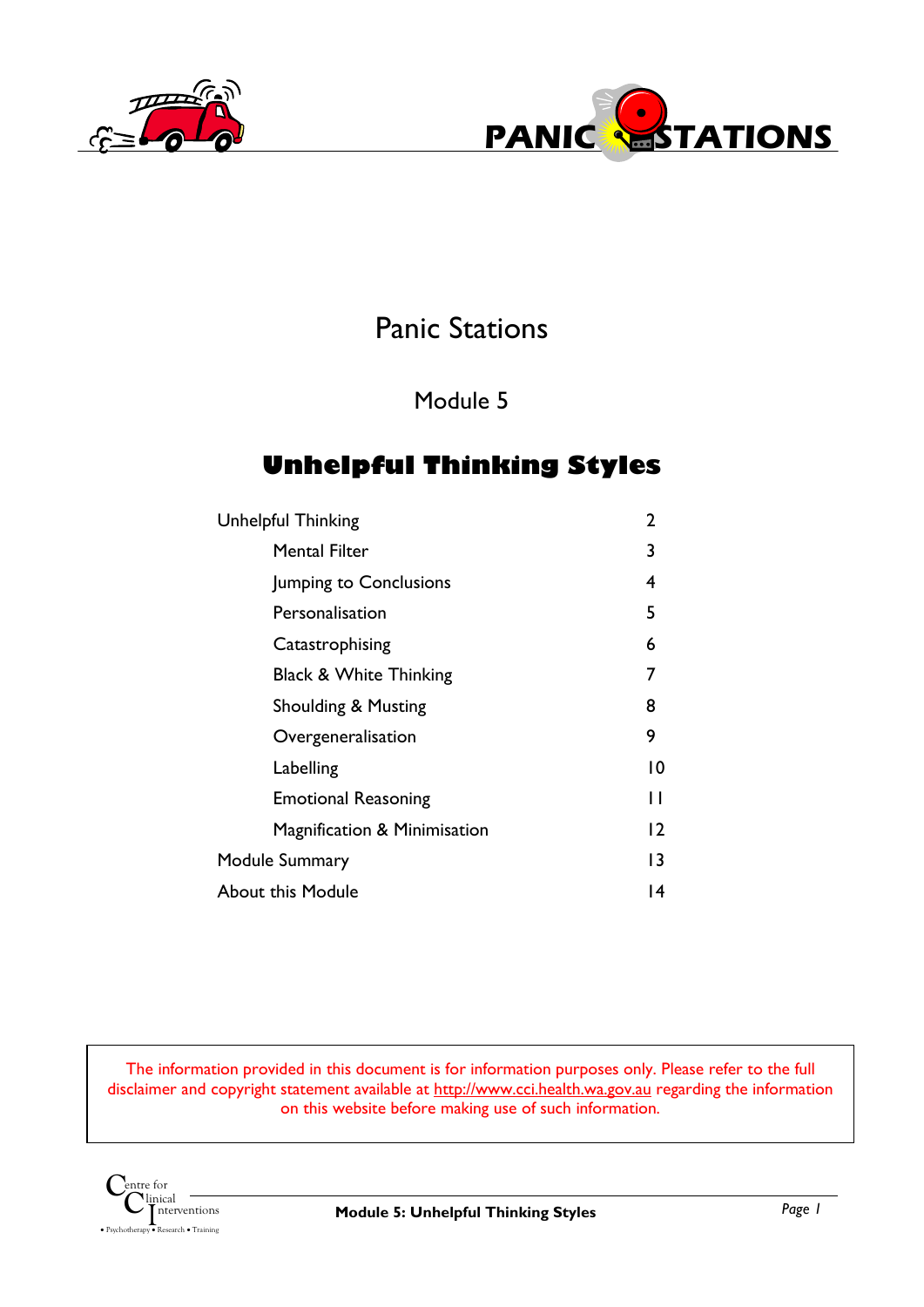# **Unhelpful Thinking Styles**

When a person experiences an unhelpful emotion (eg, depression or anxiety), it is usually preceded by a number of unhelpful self-statements and thoughts. Often there is a pattern to such thoughts and we call these, "unhelpful thinking styles". One of the things we have noticed is that people use unhelpful thinking styles as an automatic habit. It is something that happens out of our awareness. However, when a person consistently and constantly uses some of these styles of thinking, they can often cause themselves a great deal of emotional distress.

The aim of this InfoPax is to describe a range of unhelpful thinking styles. A summary of all the styles are provided on this page, with further details on each style provided on subsequent pages. It might be a little too much to read everything at once, so perhaps you might want to read through this page and then choose one or two to read in detail. Can you identify any thinking patterns and styles that you often use?

#### **Mental Filter**

This thinking styles involves a "filtering in" and "filtering out" process – a sort of "tunnel vision," focusing on only one part of a situation and ignoring the rest. Usually this means looking at the negative parts of a situation and forgetting the positive parts, and the whole picture is coloured by what may be a single negative detail.

#### **Jumping to Conclusions**

We jump to conclusions when we assume that we know what someone else is thinking (mind reading) and when we make predictions about what is going to happen in the future (predictive thinking).

#### **Personalisation**

This involves blaming yourself for everything that goes wrong or could go wrong, even when you may only be partly responsible or not responsible at all. You might be taking 100% responsibility for the occurrence of external events.

#### **Catastrophising**

Catastrophising occurs when we "blow things out of proportion"., and we view the situation as terrible, awful, dreadful, and horrible, even though the reality is that the problem itself is quite small.

### **Black & White Thinking**

This thinking style involves seeing only one extreme or the other. You are either wrong or right, good or bad and so on. There are no inbetweens or shades of gray.

#### **Shoulding and Musting**

Sometimes by saying "I should…" or "I must…" you can put unreasonable demands or pressure on yourself and others. Although these statements are not always unhelpful (eg "I should not get drunk and drive home"), they can sometimes create unrealistic expectations.

#### **Overgeneralisation**

When we overgeneralise, we take one instance in the past or present, and impose it on all current or future situations. If we say "You always…" or "Everyone…", or "I never…" then we are probably overgeneralising.

#### **Labelling**

We label ourselves and others when we make global statements based on behaviour in specific situations. We might use this label even though there are many more examples that aren't consistent with that label.

#### **Emotional Reasoning**

This thinking style involves basing your view of situations or yourself on the way you are feeling. For example, the only evidence that something bad is going to happen is that you feel like something bad is going to happen.

### **Magnification and Minimisation**

In this thinking style, you magnify the positive attributes of other people and minimise your own positive attributes. It's as though you're explaining away your own positive characteristics or achievements as though they're not important

Note: Some of these styles might sound similar to one another. They are not meant to be distinct categories but to help you see if there is a kind of pattern to your thoughts. Just choose a few that might be most relevant to you.

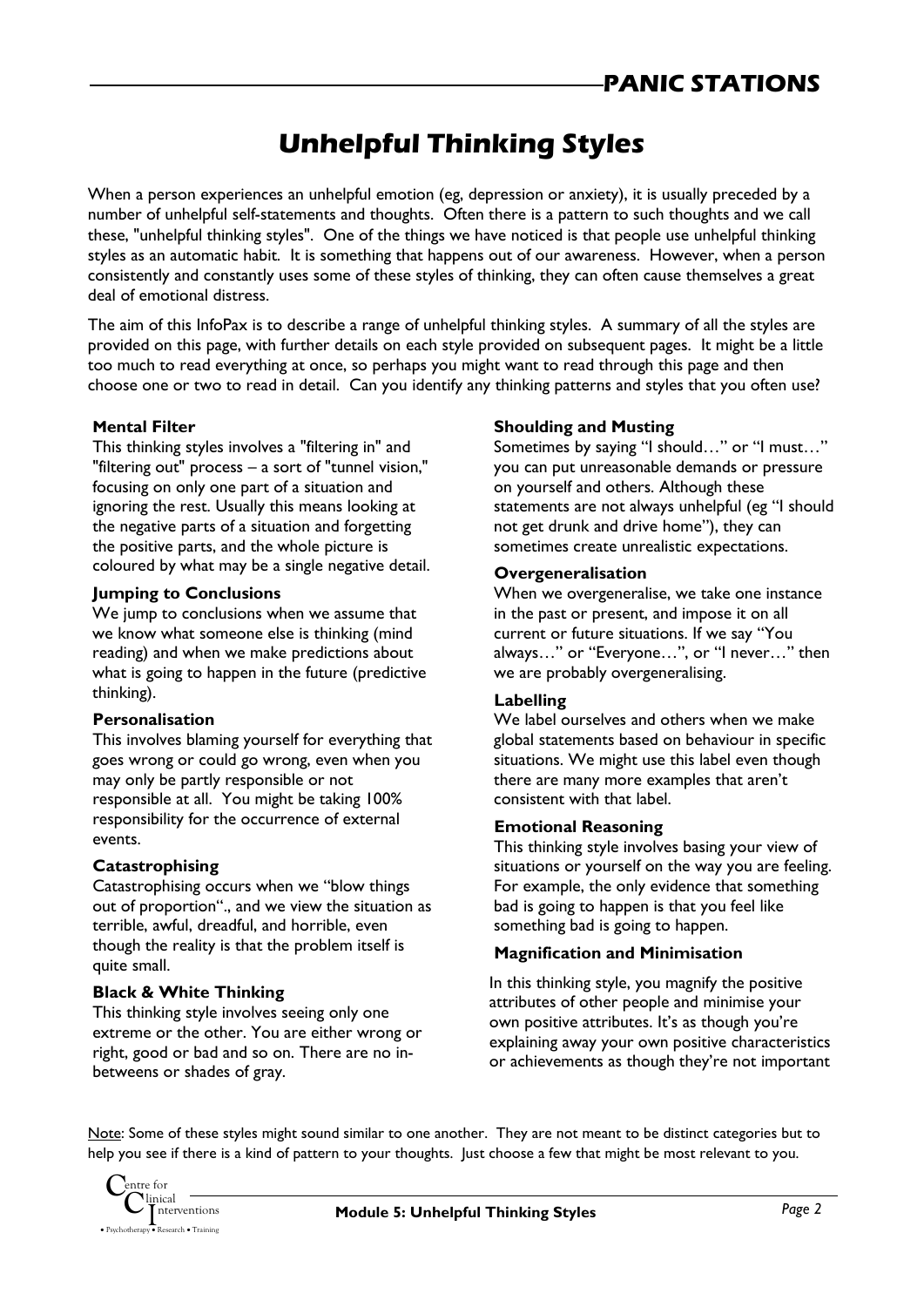# **Unhelpful Thinking Styles: More Details**

### 1. MENTAL FILTER (SELECTIVE ABSTRACTION)

This is a "filtering in" and "filtering out" process. You can think of a mental filter as a sort of "tunnel vision" focusing on only one part of a situation and ignoring the rest. Usually this means looking at the negative parts of a situation and forgetting the positive parts.

Here is an example:

Maybe you are out with your partner having a romantic dinner, and at the end of dinner you have a disagreement about whether to leave a tip or not. Perhaps you stew on this disagreement in the car all the way home. What do you think the effect of this thinking style will have on the way you feel?

Notice that in this example you are dwelling on a single detail out of the many details that occurred during the entire night. Notice that the detail you are dwelling on happens to be negative. You have excluded other details of the whole picture, which means that you are not remembering all the other positive experiences of the night. If you focus on this negative bit, then it is likely that you'll keep experiencing the negative feelings that go along with it.

This process also happens with the way we remember things. All the memories of our life experiences are stored in our brains. Have you ever thought of what would happen if we remembered everything all at once? We'd be pretty overwhelmed! It is natural that mental filtering occurs when we try to remember things. However, research has shown that when a person is depressed, they often remember events that are associated with negative unhelpful feelings. If they keep dwelling on these memories, how do you think they would feel?

| Can you think of a situation<br>where you used this thinking<br>style? | What were the thoughts that went<br>through your mind? | What feelings did you experience<br>consequent to your thinking? |
|------------------------------------------------------------------------|--------------------------------------------------------|------------------------------------------------------------------|
|                                                                        |                                                        |                                                                  |
|                                                                        |                                                        |                                                                  |
|                                                                        |                                                        |                                                                  |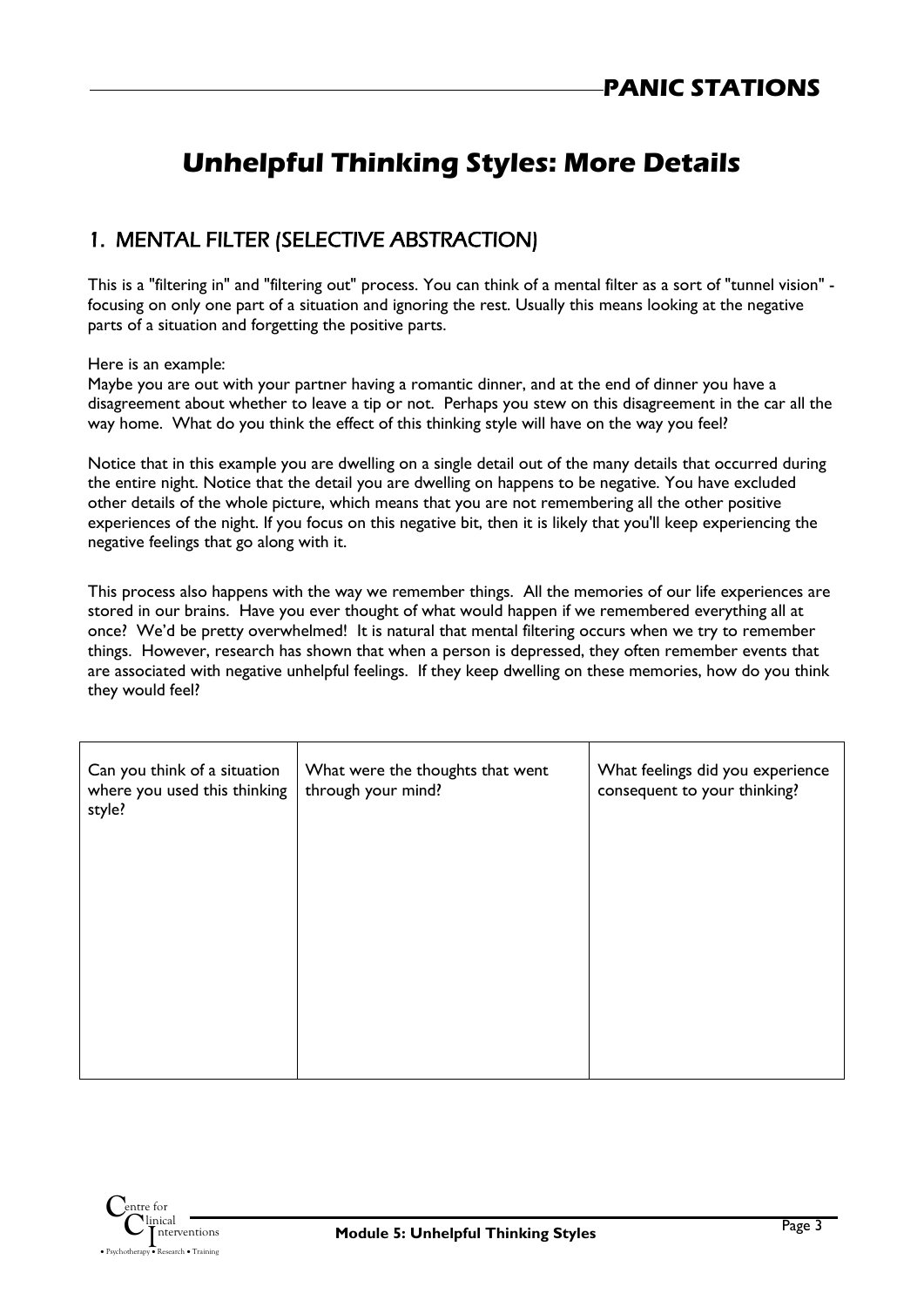## 2. JUMPING TO CONCLUSIONS

Most of us would have heard the phrase "You're jumping to conclusions!" meaning that a conclusion is being made without really knowing if there is any evidence to support it. Although we might like to think that if we "have a hunch" about something it is usually right, there are times when we are not right. There are times that we keep jumping to the wrong conclusion, or the conclusions are usually negative. When we do this consistently then we can cause ourselves quite a bit of distress. There are two ways in which we often jump to conclusions – mind reading and predictive thinking.

#### *Mind reading*

As the name suggests, this is where we jump to conclusions because we assume that we know what someone else is thinking, or we know the rationale behind someone else's behaviours. This happens to be a very common style of thinking.

Have you ever had this experience? You are talking to someone, and during the conversation they look at their watch? Perhaps you've thought, "They must think I'm a really boring person", or "they don't want to be here with me." If you jumped to these conclusions without looking closely at all the evidence, such as the fact that the person is expecting an important phone call soon, do you think you'd end up feeling happy or distressed? Let's try another example: You're walking along, and start to feel lightheaded, so you reach out for the wall. You look up to see someone glance over at you, and you think: "He must think I'm crazy." If you believed your interpretation, which has been based on mind reading, how do you think you'd feel?

Often these conclusions are a reflection of how we think about ourselves, eg, "I think I'm boring", "I think I'm going crazy". Often we jump to the conclusion that because we think poorly of ourselves, then others must too.

| Can you think of a situation<br>where you used this thinking<br>style? | What were the thoughts that<br>went through your mind? | What feelings did you experience<br>consequent to your thinking? |
|------------------------------------------------------------------------|--------------------------------------------------------|------------------------------------------------------------------|
|                                                                        |                                                        |                                                                  |

#### *Predictive thinking*

We can also jump to conclusions when we begin making predictions about what is going to happen on some future occasion. This is a very common way to increase anxiety and stress. These are often predictions where you overestimate the negative emotions or experiences you are going to encounter. Think through this example. Your car has broken down and you have to catch a train to work, and you think, "I'll have an attack and faint on the train, and I'll be trapped!" You believe this even though you've never fainted before. How might you feel if you believe this overprediction?

| Can you think of a situation<br>where you used this thinking<br>style? | What were the thoughts that<br>went through your mind? | What feelings did you experience<br>consequent to your thinking? |
|------------------------------------------------------------------------|--------------------------------------------------------|------------------------------------------------------------------|
|                                                                        |                                                        |                                                                  |

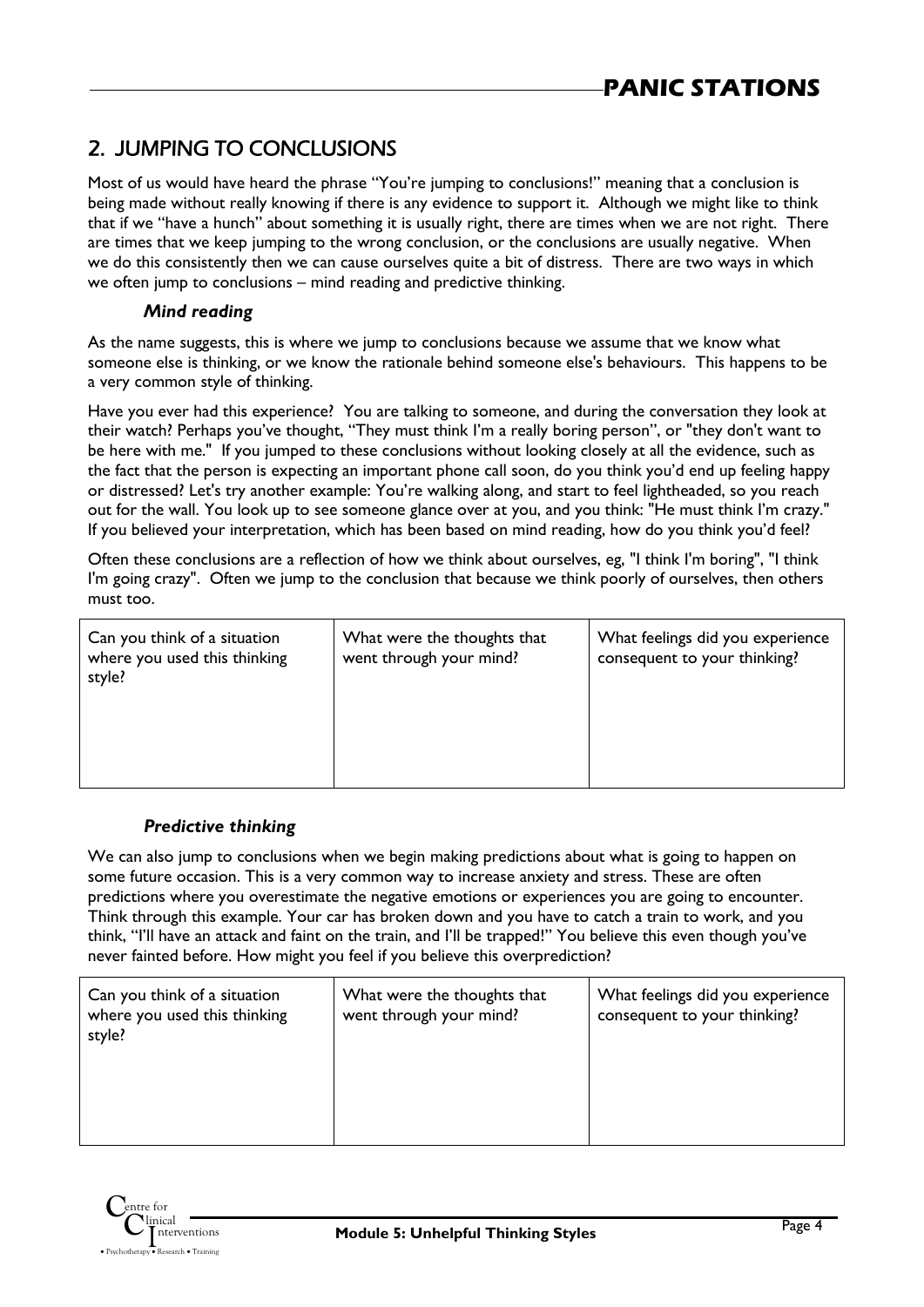### 3. PERSONALISATION

Can you think of some occasions when something hasn't gone quite as you wanted, or the way you expected, and you've blamed yourself totally for what's happened? The toast burns at breakfast, and you blame yourself not the toaster, your child plays a wrong note at a concert, and you blame yourself for not making him practice harder. Without realising it, you relate external negative events to something you have or have not done.

When you personalise something, you take total responsibility for external events occurring, and ignoring other important factors. As a consequence you end up blaming yourself for everything that goes wrong or that could go wrong - even when you may only be partly responsible, or not responsible at all. If you were to consistently say to yourself, "This is my fault", "I'm to blame" – how do you think you'd start to feel? Carrying 100% of the responsibility is a rather large burden to bear, and one that's likely to leave you feeling discouraged or overwhelmed.

 $\overline{\mathsf{I}}$ 

| Can you think of a situation<br>where you used this thinking<br>style? | What were the thoughts that went<br>through your mind? | What feelings did you experience<br>consequent to your thinking? |
|------------------------------------------------------------------------|--------------------------------------------------------|------------------------------------------------------------------|
|                                                                        |                                                        |                                                                  |
|                                                                        |                                                        |                                                                  |
|                                                                        |                                                        |                                                                  |
|                                                                        |                                                        |                                                                  |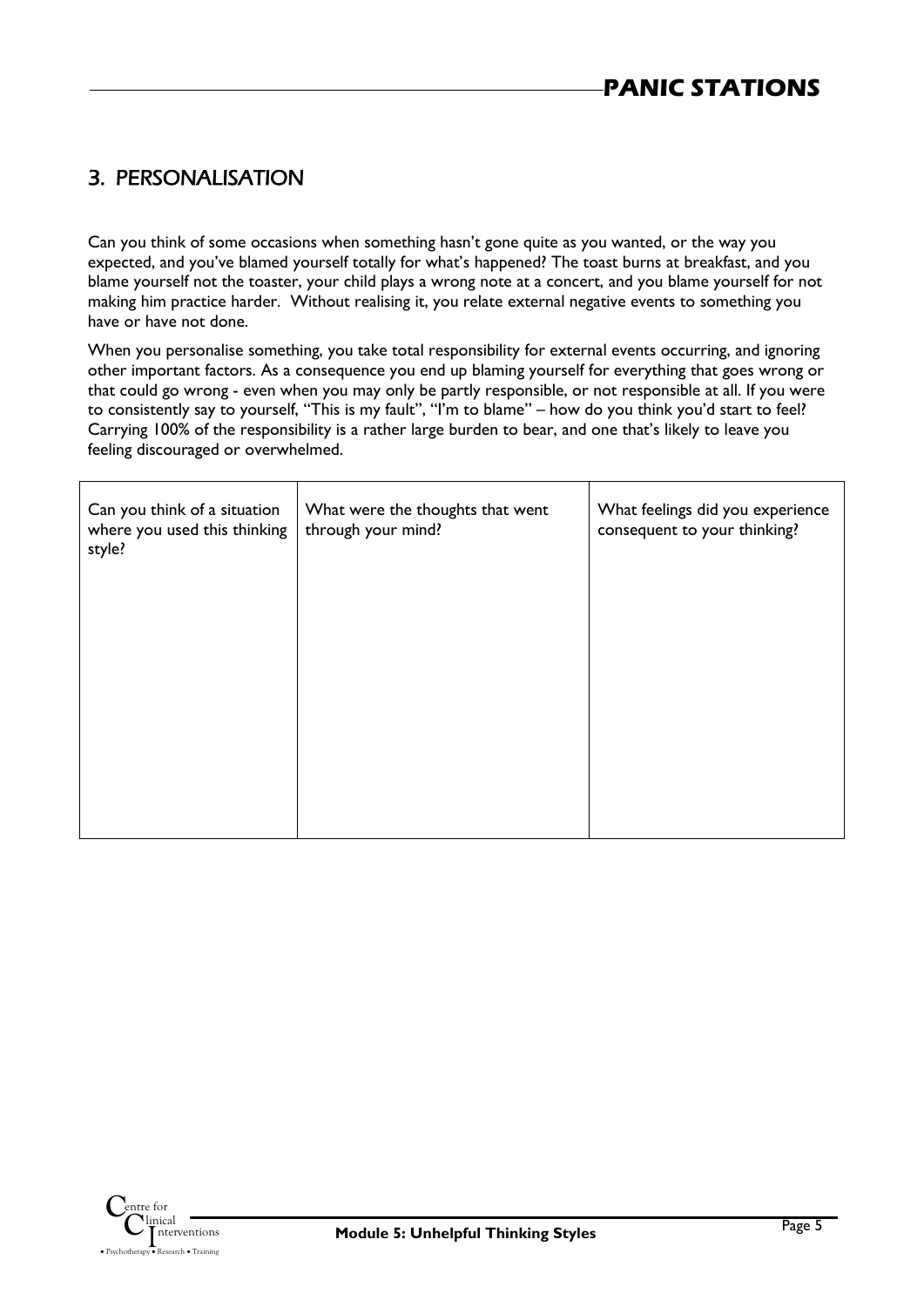## 4. CATASTROPHISING

When someone says "you're blowing things out of proportion", or "you're making a mountain out of a molehill", chances are the person is catastrophising. This style of automatic thinking often begins with the following phrases; "What if !!!" or "Oh no …"



Let's try some examples. "Oh my God I have a chest pain …… I might be having a heart attack" "What if I disagree with my partner on this ….. I will lose an important relationship" I felt depressed this morning, "What if I stay depressed?"

All of these examples get at the essence of this unhelpful thinking style – that the person views the situation as terrible, awful, dreadful and horrible. Notice the appearance of other unhelpful thinking styles – a bit of predictive thinking and a bit of jumping to conclusions.

Let's look at this final example. Perhaps you have to climb a flight of stairs and when you start to reach the top you feel a little lightheaded and breathless. You might think "Oh no, I'm going to faint. I'll fall down the stairs and get concussion and there's no one around to help me! I'll be left here to die, or worse, I'll be in a coma for years!" What do you think it would be like for someone with this style of thinking? Even though the reality is that it is unlikely, when we catastrophise, things can get very big very quickly, and we can work ourselves up to a point where it all seems beyond our control.

| Can you think of a situation<br>where you used this thinking<br>style? | What were the thoughts that went<br>through your mind? | What feelings did you experience<br>consequent to your thinking? |
|------------------------------------------------------------------------|--------------------------------------------------------|------------------------------------------------------------------|
|                                                                        |                                                        |                                                                  |
|                                                                        |                                                        |                                                                  |
|                                                                        |                                                        |                                                                  |

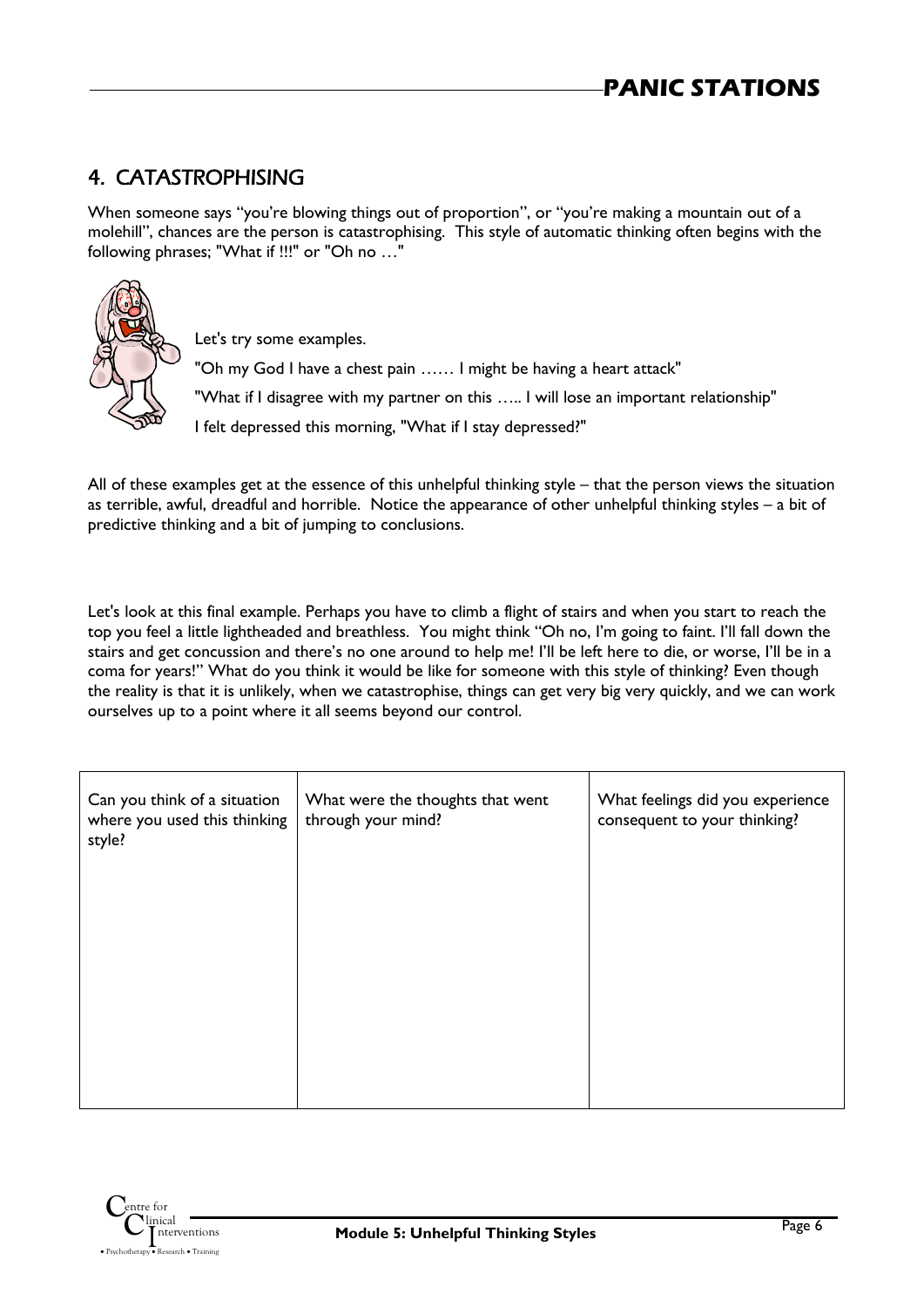### 5. BLACK & WHITE THINKING

When it comes to sports, you may have heard some people say "There are no second places, there is only one winner and the rest are losers" as if being the second best in the world is nothing to be proud of. Or think of the student who doesn't get straight A's, and thinks that they are a failure. Perhaps you've said something similar to yourself, "If my partner and I don't always agree, then we have a bad relationship", or "If I'm not the best at what I do, then I'm worthless".

We call this all-or-nothing thinking, or black-and-white thinking because you will tend to see only one extreme or the other. With this thinking, you are right or wrong, you are good or bad - there are no inbetweens, no shades of grey, and no middle ground.

| Can you think of a situation<br>where you used this thinking<br>style? | What were the thoughts that went<br>through your mind? | What feelings did you experience<br>consequent to your thinking? |
|------------------------------------------------------------------------|--------------------------------------------------------|------------------------------------------------------------------|
|                                                                        |                                                        |                                                                  |
|                                                                        |                                                        |                                                                  |
|                                                                        |                                                        |                                                                  |
|                                                                        |                                                        |                                                                  |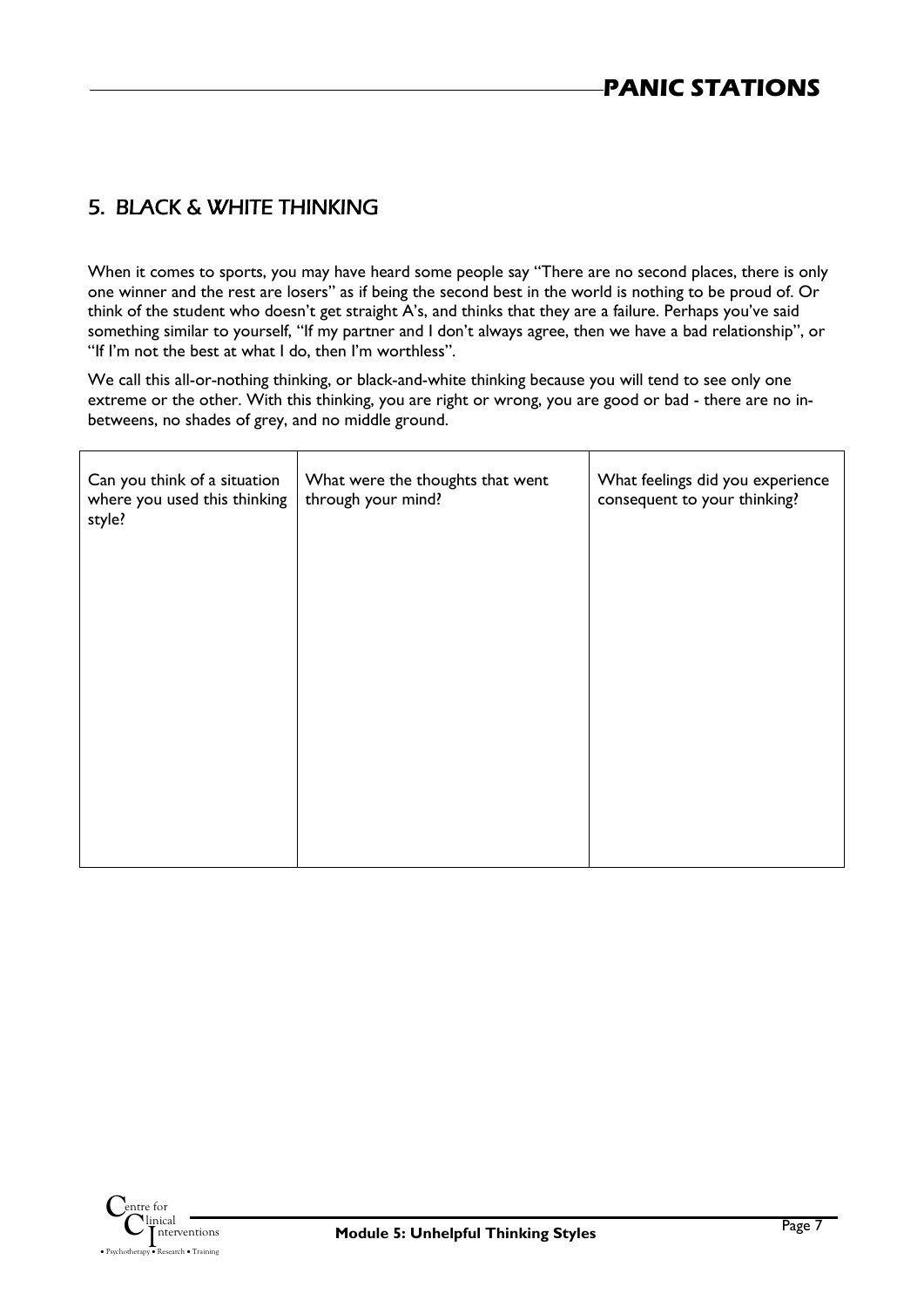### 6. 'SHOULDING' AND 'MUSTING'

It is quite common in everyday language to hear people use "I should", and "I must" statements. It is not necessarily unhelpful to think, "I should get my work in on time" or "I should keep to the speed limit", it only becomes unhelpful when you use "should" and "must" statements to put unreasonable demands or pressure on yourself.

We might say "I should always get things right", or "I must never get upset with my partner", or "I should always cook exquisite meals." How do you think someone would feel after making these kinds of statements over and over again? Chances are, they'll feel guilty or disappointed in themselves.

We may also use these types of statements when we are talking about other people "She should know better than that", "People should always keep their promises", "People shouldn't get angry at others". You might have guessed that these kinds of statements leave us feeling frustrated or angry and disappointed in others.

| Can you think of a situation<br>where you used this thinking<br>style? | What were the thoughts that went<br>through your mind? | What feelings did you experience<br>consequent to your thinking? |
|------------------------------------------------------------------------|--------------------------------------------------------|------------------------------------------------------------------|
|                                                                        |                                                        |                                                                  |
|                                                                        |                                                        |                                                                  |
|                                                                        |                                                        |                                                                  |
|                                                                        |                                                        |                                                                  |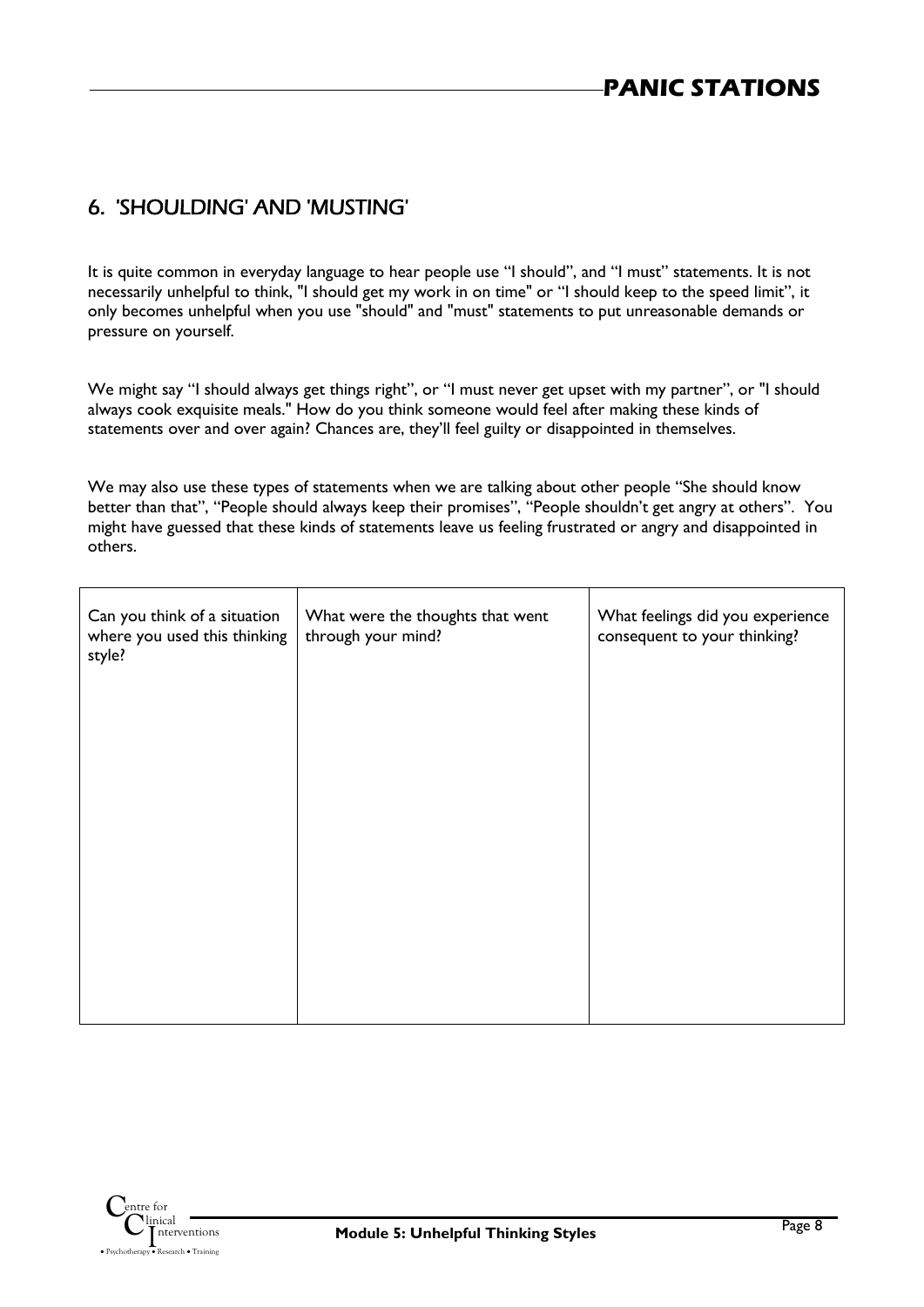## 7. OVERGENERALISATION

The key element in this unhelpful thinking style is to take one instance in the here and now, and to impose this on all future situations.

Perhaps you've said to yourself in the past "This is just so typical!" telling yourself that this is "how things always are", or "everyone's like that", or "things never turn out well for me", when, in fact, there are only a few examples to go by. Making broad, generalised and global conclusions on the basis of only a little evidence can leave us thinking that things are really uncontrollable, inevitable and out of our hands. A sense of helplessness often accompanies such overgeneralisations. If you think about personal relationships, you might notice a few overgeneralisations. Have you ever said, or heard, something like, "You never do anything romantic for me", or "I always have to take out the garbage", or "Everyone keeps having a go at me", or "Every night I come home, those kids have always left a mess!"

Notice that these unhelpful thinking styles often include words like, "all", "never", "always" and "every", when, in most cases, the "always" and "never" are not as solid as we might think they are. How do you think people would feel if they used this thinking style? They may feel frustrated, discouraged, depressed, or annoyed, amongst other things.

| Can you think of a situation<br>where you used this thinking<br>style? | What were the thoughts that went<br>through your mind? | What feelings did you experience<br>consequent to your thinking? |
|------------------------------------------------------------------------|--------------------------------------------------------|------------------------------------------------------------------|
|                                                                        |                                                        |                                                                  |
|                                                                        |                                                        |                                                                  |
|                                                                        |                                                        |                                                                  |
|                                                                        |                                                        |                                                                  |

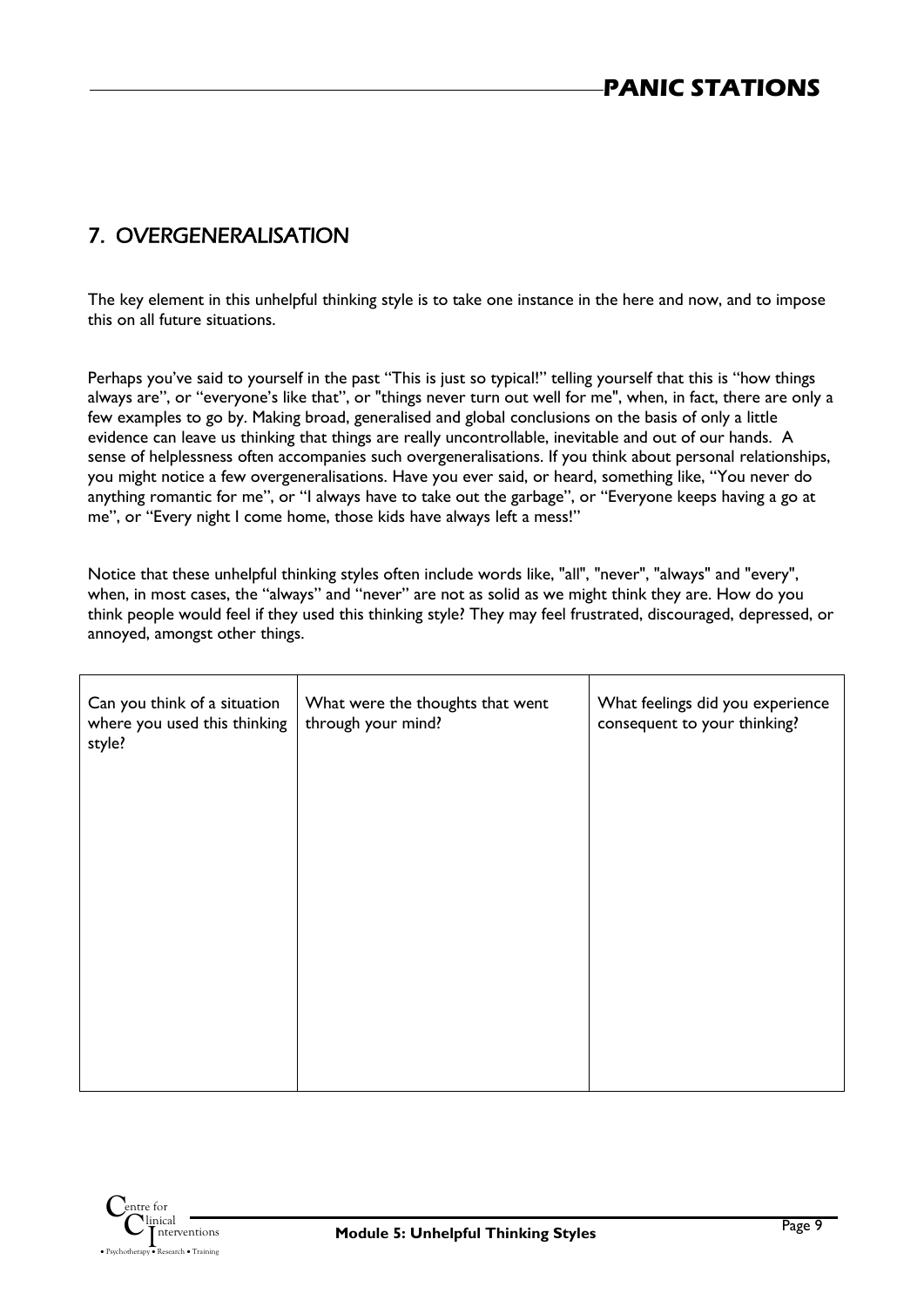## 8. LABELLING

You can probably think of times when you've bumped something off the table, or dropped a glass while washing the dishes and perhaps thought to yourself, "I'm such an idiot!" Or perhaps a friend doesn't call



you to say they can't make it to your birthday party and you think, "They are so inconsiderate". It's a little like overgeneralising about people. When we make global statements about ourselves or other people, which are based on behaviour in specific situations, then we are labelling. The problem is, that by defining a person by one specific behaviour - and - usually one that we consider negative, we ignore the other positive characteristics and actions. When you step back from the situation and take a closer look, you might realise that breaking a glass doesn't mean that you're an "idiot", and the fact that you are competent in your

job, or can communicate effectively with your family, might suggest otherwise. Similarly, your friend may have acted kind and considerate at other times, but something may have prevented them from calling.

| Can you think of a situation<br>where you used this thinking<br>style? | What were the thoughts that went<br>through your mind? | What feelings did you experience<br>consequent to your thinking? |
|------------------------------------------------------------------------|--------------------------------------------------------|------------------------------------------------------------------|
|                                                                        |                                                        |                                                                  |
|                                                                        |                                                        |                                                                  |
|                                                                        |                                                        |                                                                  |
|                                                                        |                                                        |                                                                  |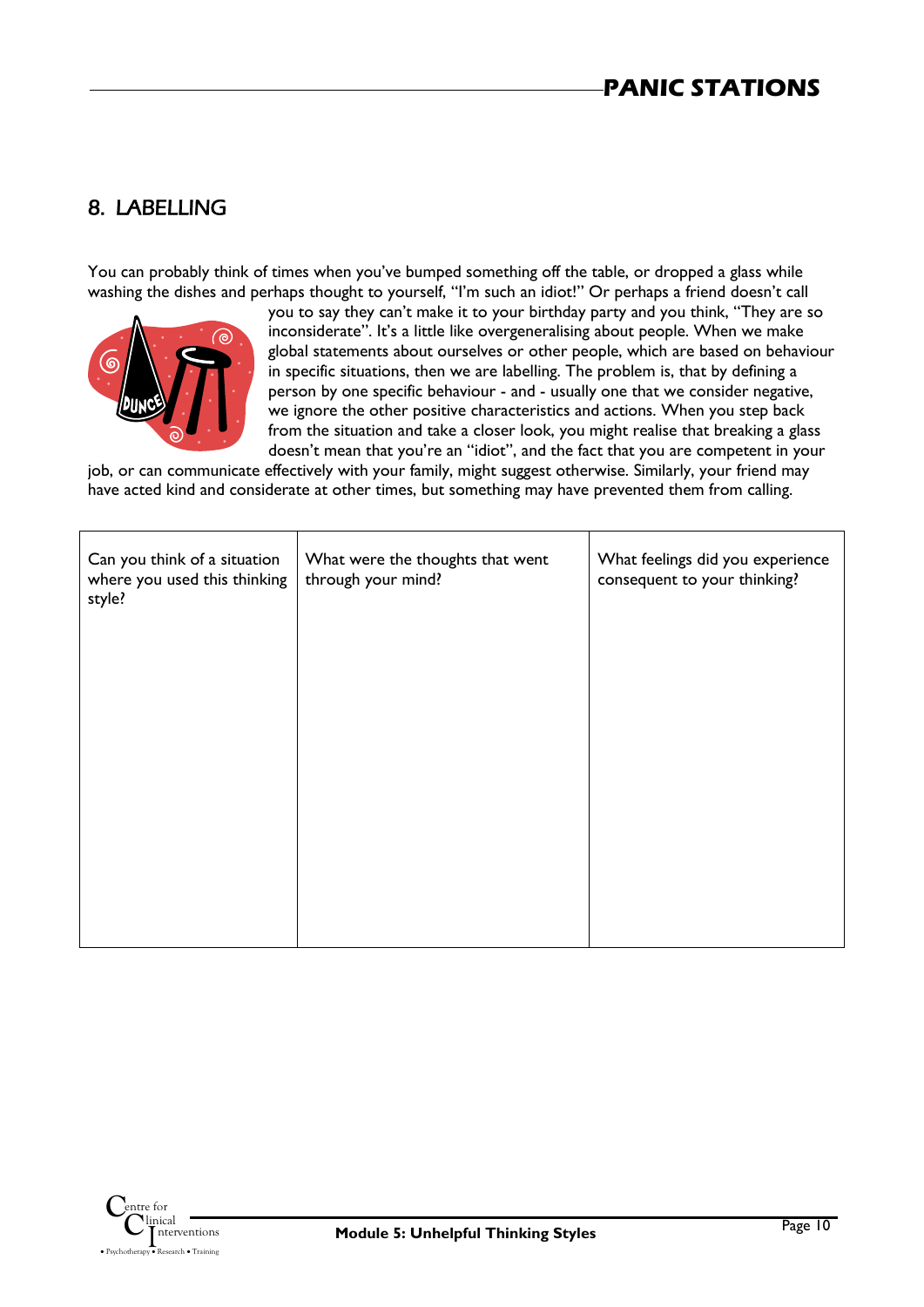## 9. EMOTIONAL REASONING

This is a style of unhelpful thinking where you base your view of situations, yourself, or others on the way you are feeling. Have you ever felt anxious about something and thought to yourself, "I know this isn't going to work out well" and everything turned out just fine? If you have, it's likely that you were using emotional reasoning. In this case, we tend to take our emotions as being evidence for the truth. For example, you might be walking down the street and think "I feel anxious, I know something dangerous is going to happen", or "I feel so depressed, this must be the worst place to work in". It's like we're saying to ourselves "I feel, therefore it is" - rather than looking at what real evidence there may be. There might be no other evidence to suggest that something dangerous might happen, or that it is the worst place to work in. The only evidence you have is how you feel.

| Can you think of a situation<br>where you used this thinking<br>style? | What were the thoughts that went<br>through your mind? | What feelings did you experience<br>consequent to your thinking? |
|------------------------------------------------------------------------|--------------------------------------------------------|------------------------------------------------------------------|
|                                                                        |                                                        |                                                                  |
|                                                                        |                                                        |                                                                  |
|                                                                        |                                                        |                                                                  |
|                                                                        |                                                        |                                                                  |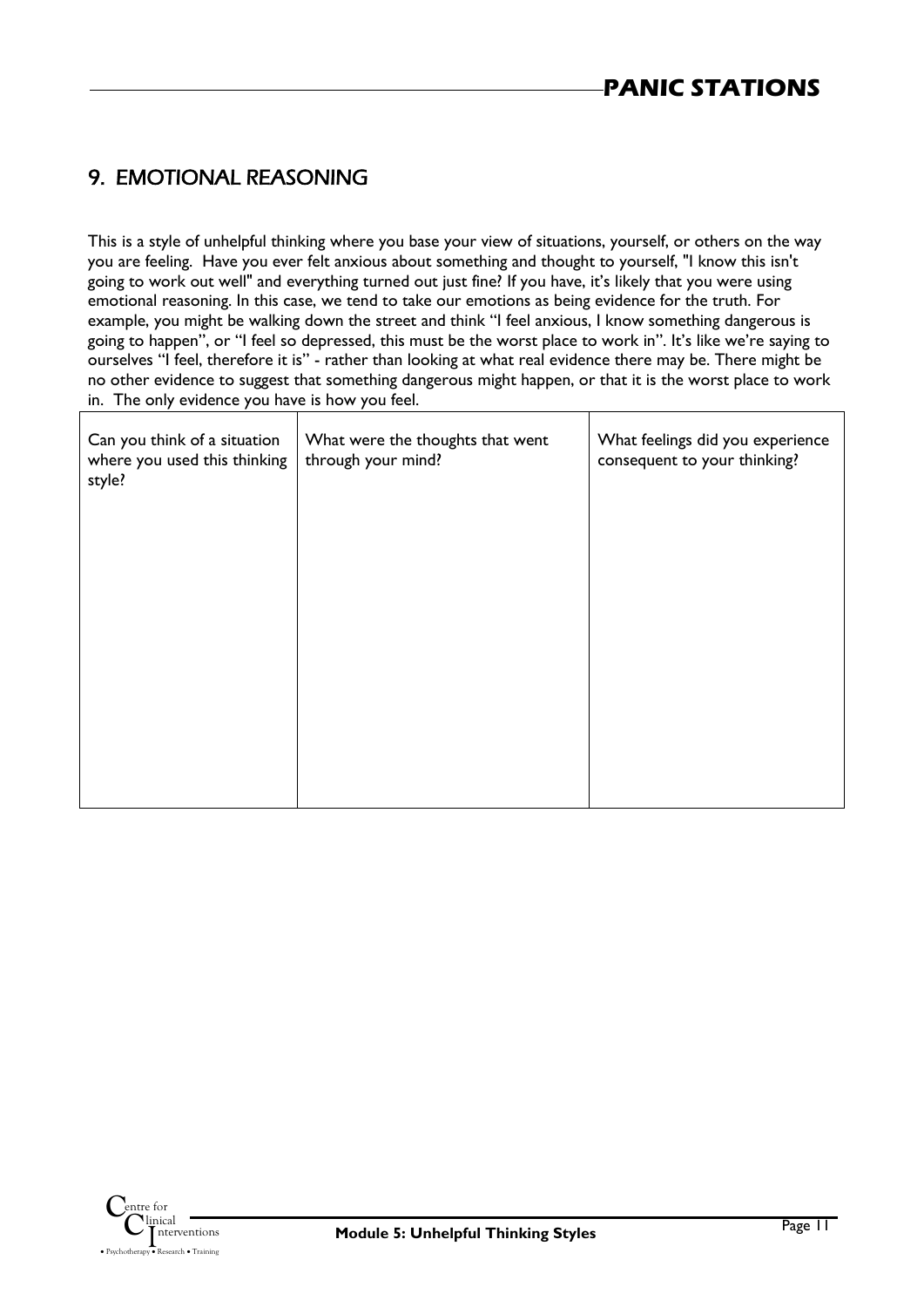### 10. MAGNIFICATION AND MINIMISATION

This is the binocular effect on thinking. Often it means that you enlarge (magnify) the positive attributes of other people and shrink (minimise) your own attributes, just like looking at the world through either end of the same pair of binoculars. Disqualifying your own attributes for achievement has negative effects.

Think of the times in your own life where you might have said, or heard others say, "Oh, that doesn't count, I was just lucky", or "They don't really mean it, they were just being polite". In this way you might water down positive experiences, and even transform them into negative ones. It's as though you're being so humble you're putting yourself down.

| Can you think of a situation<br>where you used this thinking<br>style? | What were the thoughts that went<br>through your mind? | What feelings did you experience<br>consequent to your thinking? |
|------------------------------------------------------------------------|--------------------------------------------------------|------------------------------------------------------------------|
|                                                                        |                                                        |                                                                  |
|                                                                        |                                                        |                                                                  |
|                                                                        |                                                        |                                                                  |
|                                                                        |                                                        |                                                                  |

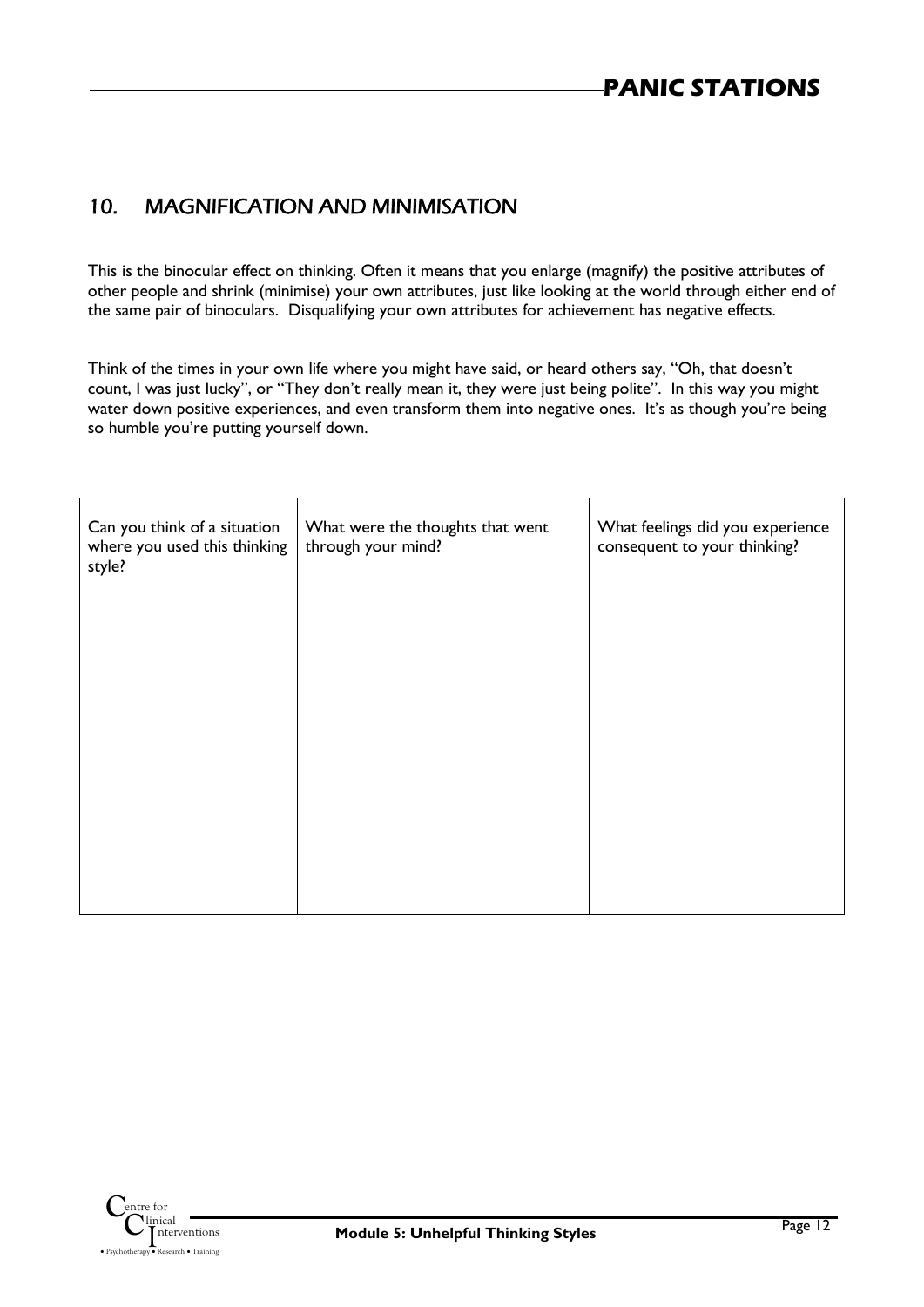## **Module Summary**

- Often, there is a trend or a pattern to negative and unhelpful thoughts and this can be considered as unhelpful thinking styles
- These thinking styles are unhelpful because they often focus on the negative or inaccurate part of reality
- The following are summary descriptions of the 10 Unhelpful Thinking Styles contained in this module:
	- 1. **Mental Filter**: A "filtering in" and "filtering out" process. A sort of "tunnel vision," focusing on only one part of a situation and ignoring the rest. Usually this means looking at the negative parts of a situation and forgetting the positive parts – not seeing the whole picture.
	- 2. **Jumping to Conclusions**: Assuming that we know what someone else is thinking (mind reading) and making predictions about what is going to happen in the future (predictive thinking).
	- 3. **Personalisation**: Blaming yourself; taking 100% responsibility for the occurrence of external events.
	- 4. **Catastrophising**: Blowing things out of proportion.
	- 5. **Black & White Thinking**: Seeing only one extreme or the other no in-betweens or shades of gray.
	- 6. **Shoulding and Musting**: Making unreasonable demands or pressure on self or others.
	- 7. **Overgeneralisation**: Taking one instance in the past or present, and imposing it on all current or future situations.
	- 8. **Labelling**: Making global statements about ourselves or others based on behaviour in specific situations.
	- 9. **Emotional Reasoning**: Basing your view of situations or yourself on the way you are feeling.
	- 10. **Magnification and Minimisation**: Magnifying the positive attributes of other people and minimising your own attributes.